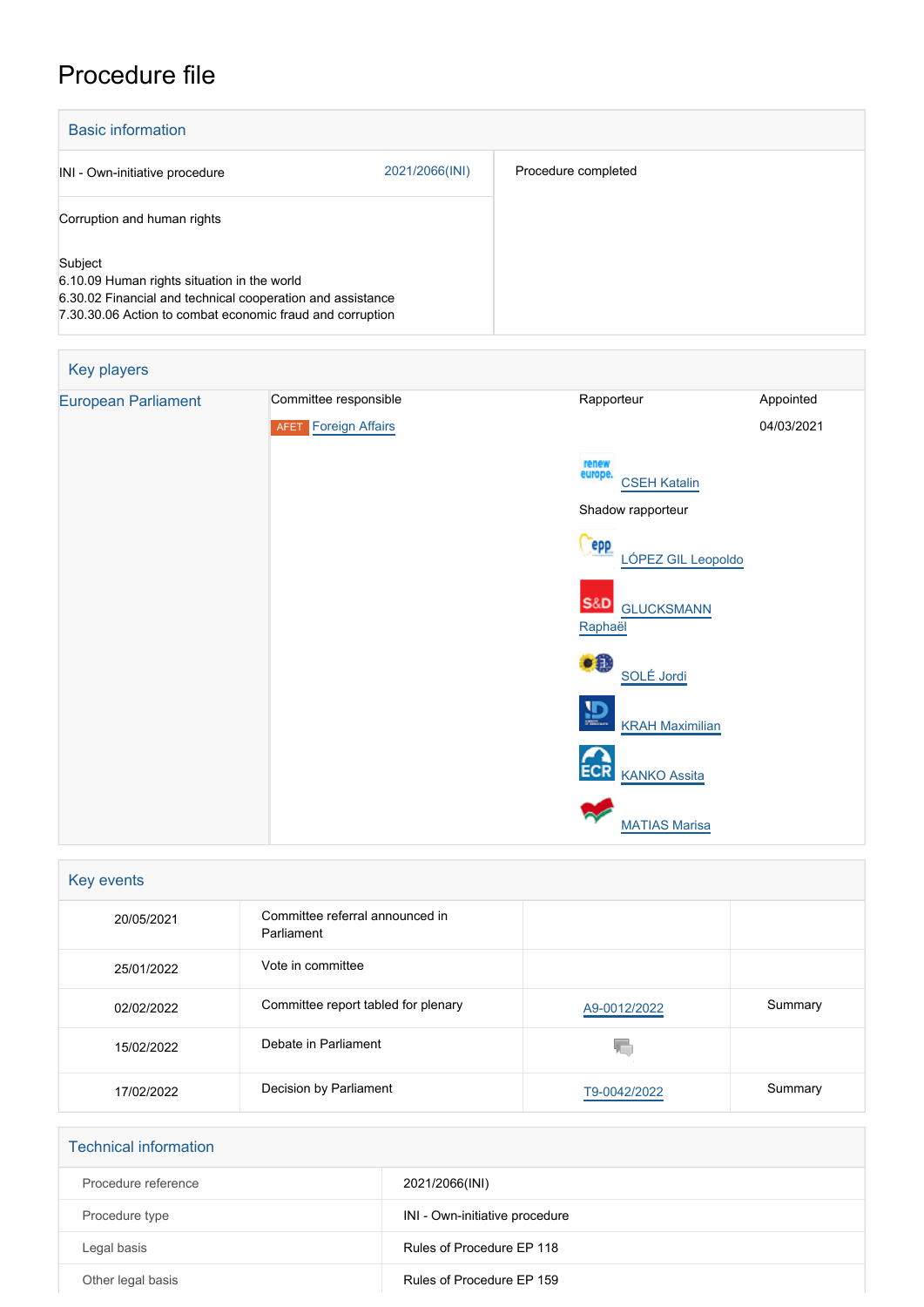| Stage reached in procedure | Procedure completed |
|----------------------------|---------------------|
| Committee dossier          | AFET/9/06053        |

# Documentation gateway

| <u>Boodmondedii galoway</u>                         |              |            |    |         |
|-----------------------------------------------------|--------------|------------|----|---------|
| Committee draft report                              | PE696.265    | 13/08/2021 | EP |         |
| Amendments tabled in committee                      | PE697.577    | 27/09/2021 | EP |         |
| Committee report tabled for plenary, single reading | A9-0012/2022 | 02/02/2022 | EP | Summary |
| Text adopted by Parliament, single reading          | T9-0042/2022 | 17/02/2022 | EP | Summary |

# Corruption and human rights

The Committee on Foreign Affairs adopted the own-initiative report by Katalin CSEH (Renew, HU) on a European Parliament recommendation to the Council and the Vice-President of the Commission / High Representative of the Union for Foreign Affairs and Security Policy concerning corruption and human rights.

The report highlighted that corruption facilitates, perpetuates and institutionalises human rights violations. It is a crime which requires a common definition and approach due to its seriousness and cross-border dimension.

### Towards a comprehensive EU anti-corruption strategy

Members acknowledged the linkage between corruption and human rights and that corruption is an enormous obstacle to the enjoyment of all human rights. They recommended adopting a human rights-based approach in the fight against corruption, with victims of corruption placed at its core, and place the fight against corruption at the front and centre of all EU efforts and policies promoting human rights, democracy and the rule of law around the world.

Members believe that corruption must be recognised as a global phenomenon, requiring anti-corruption institutions, effective prevention mechanisms and an international regulatory framework, as well as mechanisms for asset recovery and criminal prosecution within the EU. They called for work to be launched on an internationally agreed definition of corruption.

Stressing that transparency is the cornerstone of any anti-corruption strategy, Members therefore called for the abolition of excessive rules on professional secrecy in relevant sectors, in particular the financial sector, for the automatic exchange of information on tax fraud and evasion and for multinationals and public registers of beneficial owners to be encouraged to publish country-by-country information. Members recommended adopting a zero tolerance policy towards tax havens.

The report recommended enhancing the Parliaments role in the scrutiny of anti-corruption efforts.

# Coherence between internal and external policies

Members called for the credibility of the EU's external anti-corruption action to be strengthened by combating corruption, tax evasion, illicit trade, banking secrecy and money laundering more effectively within the EU. They also recommended:

- implementing and enforcing existing national and international anti-corruption instruments and strengthening the integration of the rights-based anti-corruption dimension in the EU's external action instruments;

- ensuring accountability for the perpetrators of grand corruption schemes;

- adopting common standards on transparency, control and investment oversight for reducing corruption and money laundering risks posed by so-called golden visa programmes.

Members called for ensuring that the highest ethical and transparency standards are applied in EU funding, including the financing of projects and loans by the EIB. They recommended prioritising the fight against corruption in pre-accession negotiations and criteria and including a strong and mandatory human rights conditionality framework with binding and enforceable human rights and anti-corruption clauses in all trade and investment agreements between the EU and third countries.

#### Criminal sanctions

The report recommended that the Council request the Commission to strengthen the EU anti-corruption framework and to present an EU directive on the subject on the basis of Article 83 TFEU, establishing common EU rules for criminal sanctions for corruption at EU level.

Members called for progress in efforts in all EU Member States to freeze and confiscate stolen assets and the proceeds of corruption on their territory, and to return them to the country of origin in a transparent and accountable manner. They suggested devising a set of appropriate actions (sanctions, civil and criminal confiscation of assets, criminal prosecution, asset return mechanisms) that ultimately lead to a repurposing of stolen assets to benefit victims of corruption. They called for common rules at EU level for the return of stolen assets.

### Interference in democratic processes

The report recommended closely monitoring foreign interference and establishing European funding rules for political parties and foundations, NGOs and the media and ensuring their strict application, especially when funds come from non-democratic countries and non-state actors, with a view to preventing elite capture and malign interference in the democratic processes and public affairs of the EU and partner countries. It suggested continuing support regarding free and fair electoral processes.

A safe environment for those committed to preventing and fighting corruption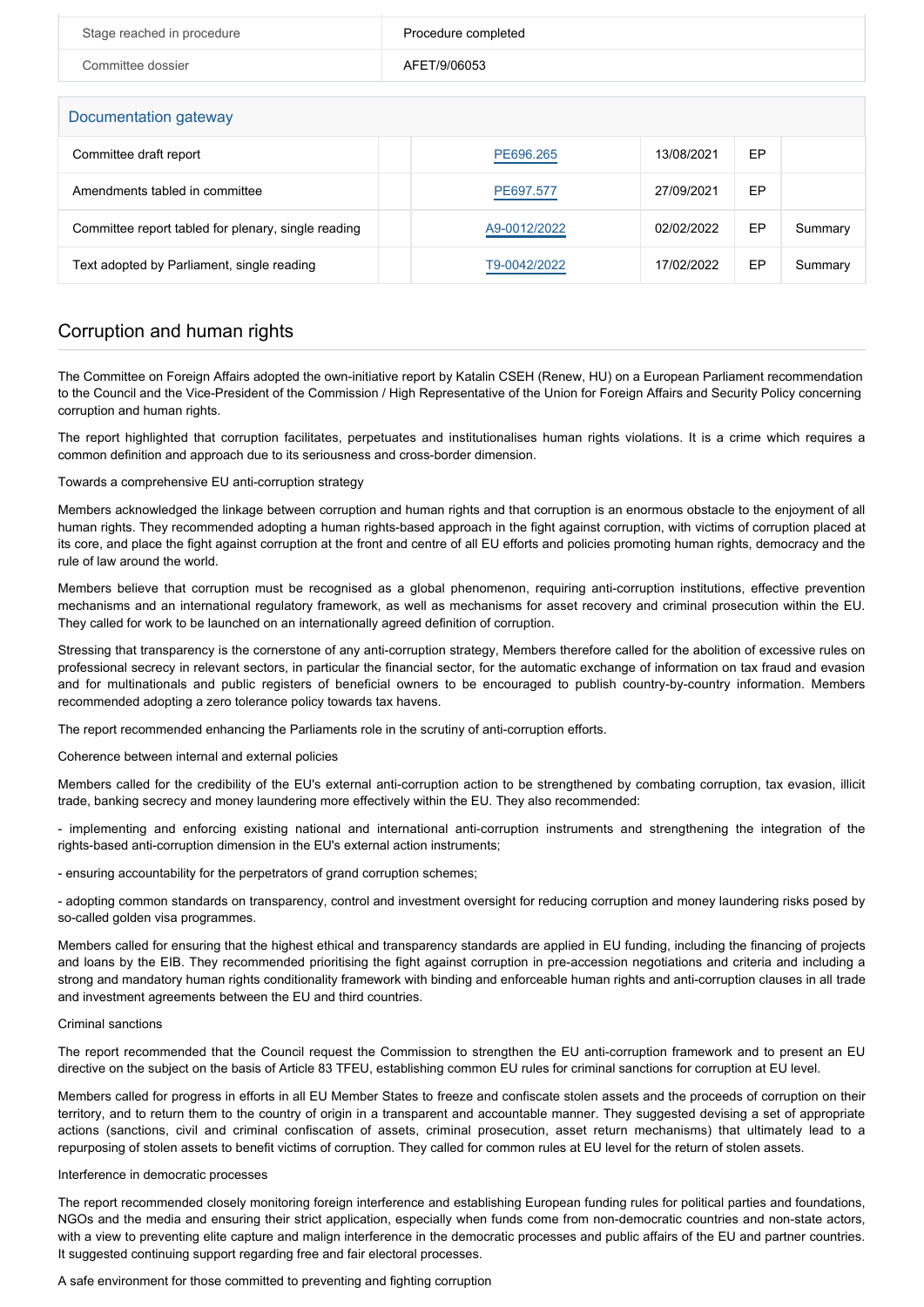Members called for the development of programmes to provide increased financial support to civil society organisations, independent media, whistleblowers, investigative journalists and human rights defenders working to prevent and expose corruption and advance transparency and accountability, including support against strategic lawsuits against public participation (SLAPP suits).

### Trade relations

Members called for: (i) the urgent introduction of binding EU legislation on human rights and environmental due diligence, imposed on all entities and business relationships throughout a company's value chain and; (ii) the development of an action plan to strengthen human rights due diligence in sectors such as finance, accounting or real estate, which often foster global corruption.

# Corruption and human rights

The European Parliament adopted by 568 votes to 42, with 82 abstentions, a recommendation to the Council and the Vice-President of the Commission/High Representative of the Union for Foreign Affairs and Security Policy on corruption and human rights.

Members recalled that corruption is a crime listed in Article 83(1) TFEU, which requires a common definition and approach due to its seriousness and cross-border dimension. The fight against corruption requires international cooperation and is an integral part of international commitments to uphold human rights.

# Towards a comprehensive EU anti-corruption strategy

Parliament recommended adopting a human rights-based approach in the fight against corruption, with victims of corruption placed at its core. and place the fight against corruption at the front and centre of all EU efforts and policies promoting human rights, democracy and the rule of law around the world.

Members believe that corruption must be recognised as a global phenomenon, requiring anti-corruption institutions, effective prevention mechanisms and an international regulatory framework, as well as mechanisms for asset recovery and criminal prosecution within the EU. They called for work to be launched on an internationally agreed definition of corruption.

Stressing that transparency is the cornerstone of any anti-corruption strategy, Members therefore called for the abolition of excessive rules on professional secrecy in relevant sectors, in particular the financial sector, for the automatic exchange of information on tax fraud and evasion and for multinationals and public registers of beneficial owners to be encouraged to publish country-by-country information. Members recommended adopting a zero tolerance policy towards tax havens.

# Coherence between internal and external policies

Parliament called for the credibility of the EU's external anti-corruption action to be strengthened by combating corruption, tax evasion, illicit trade, banking secrecy and money laundering more effectively within the EU. It recommended implementing and enforcing existing national and international anti-corruption instruments and strengthening the integration of the rights-based anti-corruption dimension in the EU's external action instruments.

Members called for ensuring that the highest ethical and transparency standards are applied in EU funding, including the financing of projects and loans by the EIB. They recommended prioritising the fight against corruption in pre-accession negotiations and criteria and including a strong and mandatory human rights conditionality framework with binding and enforceable human rights and anti-corruption clauses in all trade and investment agreements between the EU and third countries.

# Criminal sanctions

Parliament recommended that the Council request the Commission to strengthen the EU anti-corruption framework and to present an EU directive on the subject on the basis of Article 83 TFEU, establishing common EU rules for criminal sanctions for corruption at EU level.

Members called for progress in efforts in all EU Member States to freeze and confiscate stolen assets and the proceeds of corruption on their territory, and to return them to the country of origin in a transparent and accountable manner. They suggested devising a set of appropriate actions (sanctions, civil and criminal confiscation of assets, criminal prosecution, asset return mechanisms) that ultimately lead to a repurposing of stolen assets to benefit victims of corruption. They called for common rules at EU level for the return of stolen assets.

# Interference in democratic processes

Parliament recommended:

- closely monitoring foreign interference and establishing European funding rules for political parties and foundations, NGOs and the media and ensuring their strict application, especially when funds come from non-democratic countries and non-state actors, with a view to preventing elite capture and malign interference in the democratic processes and public affairs of the EU and partner countries;

- promoting dedicated programmes on political party financing and campaign spending as part of the EUs external democracy support to their countries;

- continuing to support free and fair electoral processes and promote accountability to voters, with particular attention to electoral fraud and vote buying.

# A safe environment for those committed to preventing and fighting corruption

Parliament called for the development of programmes to provide increased financial support to civil society organisations, independent media, whistleblowers, investigative journalists and human rights defenders working to prevent and expose corruption and advance transparency and accountability, including support against strategic lawsuits against public participation (SLAPP suits).

#### Trade relations

Members called for: (i) the urgent introduction of binding EU legislation on human rights and environmental due diligence, imposed on all entities and business relationships throughout a company's value chain and; (ii) the development of an action plan to strengthen human rights due diligence in sectors such as finance, accounting or real estate, which often foster global corruption.